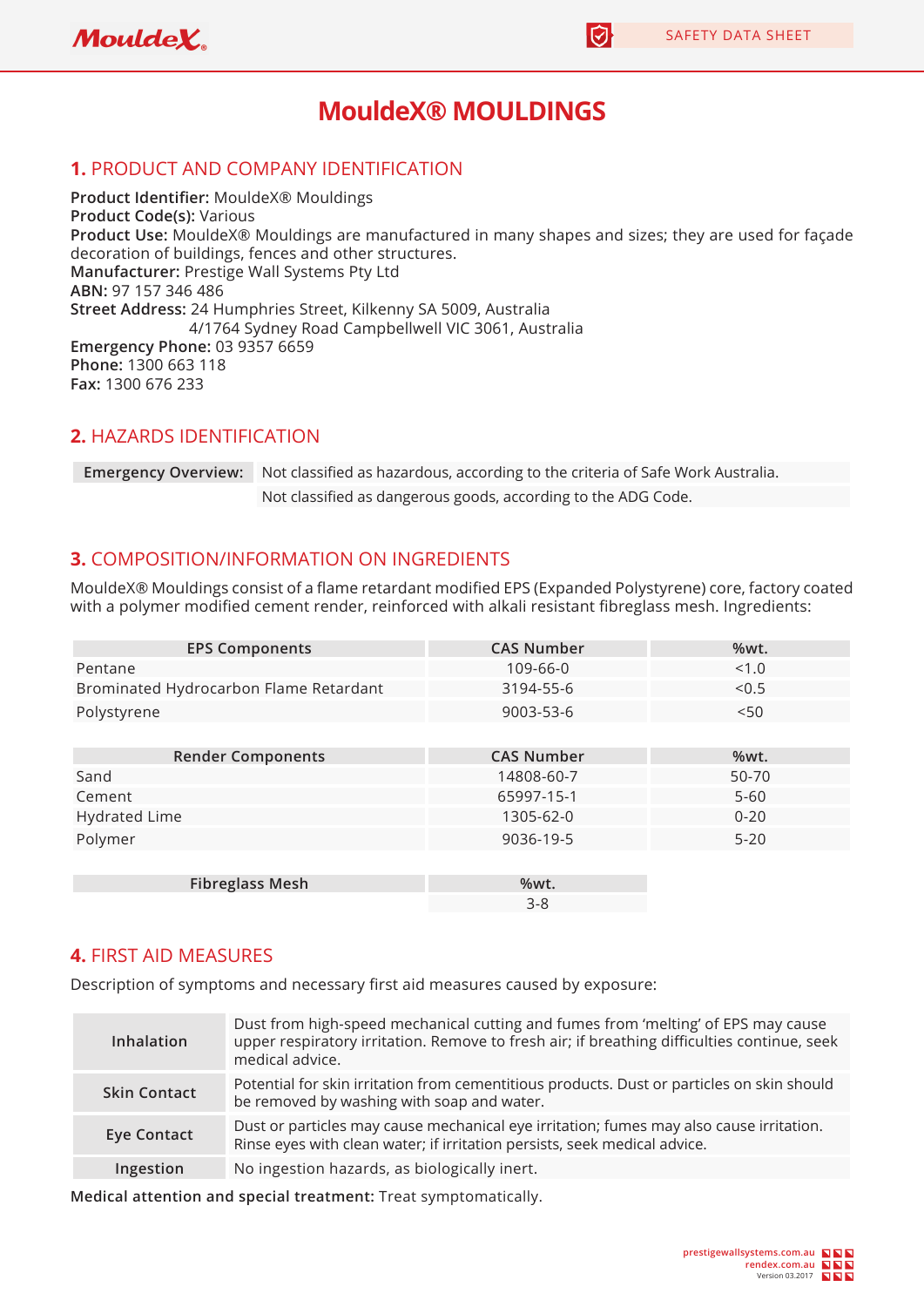

 $\overline{\bm{\odot}}$ 

## **5.** FIRE FIGHTING MEASURES

Despite the presence of a flame retardant modifier EPS products are combustible, and will soften and melt when overheated or ignited. When flame retardant modified EPS is exposed directly to a fire source the retardant decomposition products cause flame quenching, so the EPS will not continue to burn when the fire source is removed.

The polymer modified cementitious render is not combustible.

| Suitable extinguishing<br>equipment:                               | Use water fog, carbon dioxide, dry chemical or foam media.                                                                                                                                                      |
|--------------------------------------------------------------------|-----------------------------------------------------------------------------------------------------------------------------------------------------------------------------------------------------------------|
| Specific hazards arising from<br>the product:                      | Molten EPS may drip, causing fire to spread. Incomplete combustion<br>products cause dense, black smoke, which consists of carbon monoxide,<br>carbon dioxide, styrene and trace amounts of other hydrocarbons. |
| Special protective equipment and<br>precautions for fire fighters: | Use self-contained breathing apparatus and suitable protective clothing,<br>if there is a risk of exposure to smoke or other products of combustion.<br>Decontamination of used PPE is recommended.             |

## **6.** ACCIDENTAL RELEASE MEASURES

| Personal precautions, protective<br>equipment and emergency procedures: | Nil                                                                                          |
|-------------------------------------------------------------------------|----------------------------------------------------------------------------------------------|
| <b>Environmental precautions:</b>                                       | Nil                                                                                          |
| Methods and materials for<br>containment and cleaning up:               | Wear appropriate PPE when cleaning up off-cuts and collect waste<br>in a suitable container. |

#### **7.** HANDLING AND STORAGE

| <b>Precautions for</b><br>safe handling:                         | MouldeX® Mouldings are not classified as dangerous goods or hazardous for<br>storage, handling and transport. It is recommended that the product be secured<br>with protectors to avoid damage and accidental loss during transport.<br>Care should also be taken when manually handling the product in windy, or<br>potentially windy conditions.                                                                |
|------------------------------------------------------------------|-------------------------------------------------------------------------------------------------------------------------------------------------------------------------------------------------------------------------------------------------------------------------------------------------------------------------------------------------------------------------------------------------------------------|
| <b>Conditions for safe storage</b><br>and any incompatabilities: | Only store on-site quantities that will be installed within a few days, as prolonged<br>exposure to direct sunlight may affect the integrity of the EPS. Furthermore, store<br>the MouldeX® Mouldings away from ponding water and limit exposure to rain or<br>high moisture conditions.<br>Do not store MouldeX® Mouldings near solvents, or where hot-work, naked flames<br>and sparks will likely be produced. |

#### **8.** EXPOSURE CONTROLS AND PERSONAL PROTECTION

| Control parameters - exposure<br>standards and biological monitoring: | Nil.                                                                                                            |
|-----------------------------------------------------------------------|-----------------------------------------------------------------------------------------------------------------|
| Personal protective equipment (PPE):                                  | It is recommended that safety glasses, dust repirator and protective<br>gloves be work when cutting or sanding. |
| Hygiene:                                                              | Always wash hands with soap and water before eating, drinking, smoking<br>and using the toilet.                 |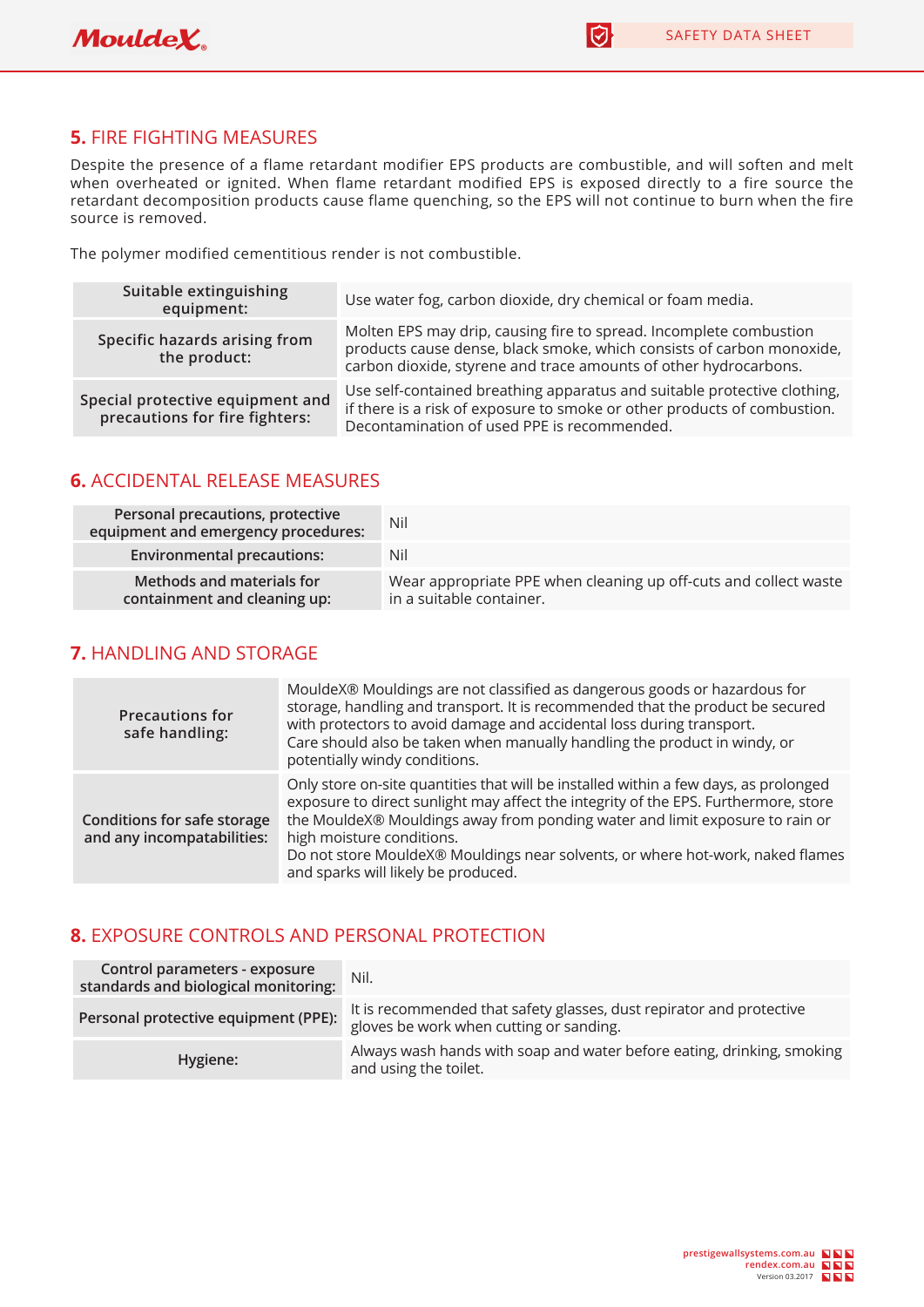$\Theta$ 

## **9.** PHYSICAL AND CHEMICAL PROPERTIES

| Appearance:          | Various widths and shapes; up to<br>2.4m in length. |
|----------------------|-----------------------------------------------------|
| <b>Bulk Density:</b> | 100-150 kg/m <sup>3</sup>                           |
| % volatiles          | 0%                                                  |
| Softening temp:      | $~\sim$ 80 $\degree$ C (EPS)                        |
| Melting point:       | 220-250°C (EPS)                                     |
| Flash point:         | 358°C (EPS)                                         |
| Auto-ignition temp:  | 471°C (EPS)                                         |

# **10.** STABILITY AND REACTIVITY

| Reactivity:                 | Non-reactive.                                                                                 |
|-----------------------------|-----------------------------------------------------------------------------------------------|
| <b>Chemical stability:</b>  | Stable at ambient temperatures.                                                               |
| <b>Conditions to avoid:</b> | Avoid contact with organic solvents, some insecticides and<br>prolonged exposure to sunlight. |
| Thermal decomposition:      | No decomposition if used in ambient conditions.                                               |
| <b>Hazardous reactions:</b> | Nil, when the product is stored and handled in accordance<br>with this SDS.                   |

# **11.** TOXICOLOGICAL INFORMATION

No adverse health effects expected when the product is handled in accordance with this SDS.

# **12.** ECOLOGICAL INFORMATION

| Persistence and        | All components of MouldeX® Mouldings are not biodegradable and                                           |
|------------------------|----------------------------------------------------------------------------------------------------------|
| degradability:         | therefore correct containment, collection and disposal of waste is critical.                             |
| Other adverse effects: | As MouldeX® Mouldings are a lightweight product, wind dispersion is a risk<br>which needs to be managed. |

# **13.** DISPOSAL CONSIDERATIONS

| Safe handling of waste: | Wear appropriate PPE when cleaning up off-cuts and collect waste in a suitable<br>container. |
|-------------------------|----------------------------------------------------------------------------------------------|
| Disposal methods:       | Dump wate or incinerate in accordance with local or State authority requirements.            |

#### **14.** TRANSPORTATION INFORMATION

MouldeX® Mouldings are not classified as dangerous goods according to the criteria of the relevant road, rail, maritime and air transport regulations and codes.

## **15.** REGULATORY INFORMATION

MouldeX® Mouldings are non-hazardous and are not listed in the Poisons Schedule.